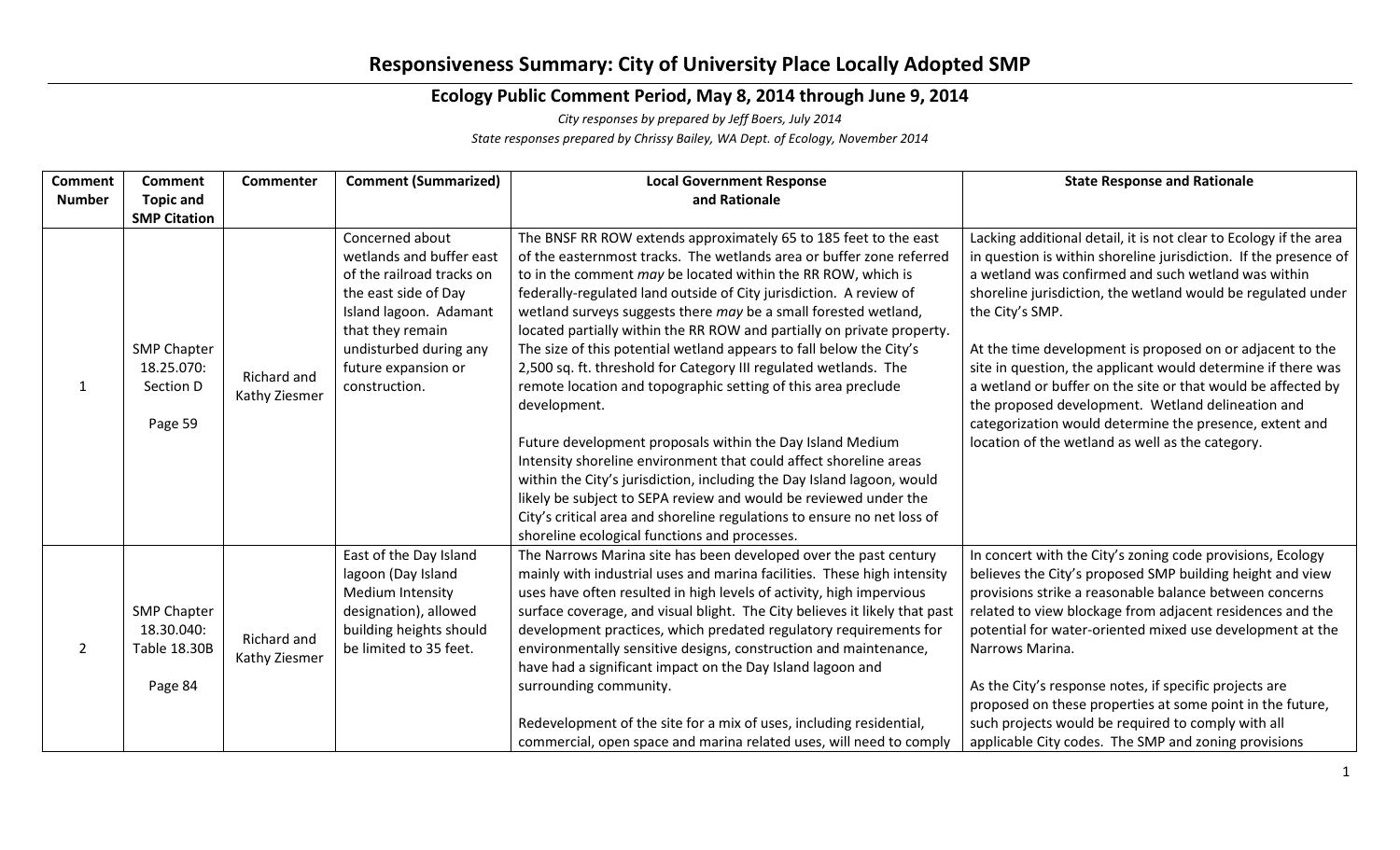| <b>Comment</b> | <b>Comment</b>      | Commenter       | <b>Comment (Summarized)</b>                       | <b>Local Government Response</b>                                                                                              | <b>State Response and Rationale</b>                           |
|----------------|---------------------|-----------------|---------------------------------------------------|-------------------------------------------------------------------------------------------------------------------------------|---------------------------------------------------------------|
| <b>Number</b>  | <b>Topic and</b>    |                 |                                                   | and Rationale                                                                                                                 |                                                               |
|                | <b>SMP Citation</b> |                 |                                                   |                                                                                                                               |                                                               |
|                |                     |                 |                                                   | with critical area, shoreline, zoning and design requirements.                                                                | together ensure that building heights both the neighbors      |
|                |                     |                 |                                                   | Potential impacts on the lagoon, surrounding shoreline area and                                                               | and marina owner agreed would block views will not be         |
|                |                     |                 |                                                   | nearby neighborhoods from specific development proposals will be                                                              | allowed. The SMP requires a visual impact analysis be         |
|                |                     |                 |                                                   | analyzed, and mitigated if warranted. Future buildings that might                                                             | conducted for any buildings or structures taller than 35 feet |
|                |                     |                 |                                                   | exceed the 35-foot height limit recommended by the Commenter                                                                  | to ensure public and adjacent residential views of the water  |
|                |                     |                 |                                                   | could prove to be environmentally or visually preferable if they result                                                       | are not obstructed.                                           |
|                |                     |                 |                                                   | in smaller/narrower footprints with larger gaps in between. Please                                                            |                                                               |
|                |                     |                 |                                                   | also see responses to comments #3 and #4, below.                                                                              |                                                               |
|                |                     |                 | Reduce the maximum                                | The petitioners request a reduction in the maximum building height                                                            | Ecology concurs with the City's response. Under the SMP, a    |
|                |                     |                 | building height for                               | limit that applies to the southeastern corner of the Narrows Marina                                                           | visual impact analysis must be conducted for any buildings    |
|                |                     |                 | development in the                                | site, from 65' to 45'. The supporting statement describes                                                                     | or structures taller than 35 feet to ensure public and        |
|                |                     |                 | southerly section on the                          | development proposals the signatories believe will have a negative                                                            | adjacent residential views of the water are not obstructed.   |
|                |                     |                 | east side of the Day<br>Island lagoon (Day Island | impact on the neighborhood in terms of view diminishment,<br>increased sound levels and other qualities.                      | The SMP Guidelines contain standards relating to the          |
|                |                     |                 | Medium Intensity                                  |                                                                                                                               | ecological functions and views associated with shoreline      |
|                |                     |                 | designation) from 65 feet                         | The City has not received any applications for redevelopment of this                                                          | areas, but do not address issues like building design and     |
|                |                     |                 | to 45 feet.                                       | site since the zoning height limits were adopted in 2013. At such time                                                        | noise. While Ecology understands and acknowledges the         |
|                |                     |                 |                                                   | as the City may receive an application, it will notify property owners                                                        | concerns of the residents, we believe potential impacts and   |
|                |                     | Undersigned     |                                                   | in the vicinity and provide an opportunity for public input during the                                                        | restrictions beyond those outlined in the SMP will be most    |
|                | <b>SMP Chapter</b>  | residents of    |                                                   | land use/shoreline permit review process. At a minimum, this would                                                            | appropriately evaluated at the time a specific project is     |
|                | 18.30.040:          | the Day Island  |                                                   | include a public hearing for a shoreline substantial development                                                              | proposed. This will allow the City and the public to evaluate |
| 3              | <b>Table 18.30B</b> | and Crystal     |                                                   | permit, and potentially, a zoning conditional use permit.                                                                     | if or the extent to which scenic vistas, public views and     |
|                |                     | Creek           |                                                   |                                                                                                                               | aesthetic qualities of the shoreline are be affected, if the  |
|                | Page 84             | neighborhoods   |                                                   | The SMP (Table 18.30.B -- Note 7, page 86) references zoning height                                                           | proposed development is similar in scale to its surroundings, |
|                |                     | (65 signatures) |                                                   | limits adopted in UPMC 19.45.100 (effective October 28, 2013). A                                                              | or will result in an increase in noise or impacts to other    |
|                |                     |                 |                                                   | proposed building height in excess of 45 feet would trigger a                                                                 | qualities of interest, based on the specific elements of each |
|                |                     |                 |                                                   | requirement for zoning CUP approval. The hearing examiner may                                                                 | proposal. While important development considerations,         |
|                |                     |                 |                                                   | increase height up to a range of 45 to 65 feet when a visual impact                                                           | items such as noise are beyond the scope of the SMA and       |
|                |                     |                 |                                                   | assessment is submitted in accordance with SMP requirements<br>(UPMC Chapter 18.25.110(E)) and the examiner determines that a | the SMP.                                                      |
|                |                     |                 |                                                   | proposal will comply with the purpose and intent of UPMC Chapter                                                              |                                                               |
|                |                     |                 |                                                   | 18.25.110 regarding view protection. The examiner will also consider                                                          |                                                               |
|                |                     |                 |                                                   | other potential impacts, including noise impacts that may be                                                                  |                                                               |
|                |                     |                 |                                                   | associated with a particular building design, before rendering a                                                              |                                                               |
|                |                     |                 |                                                   | decision.                                                                                                                     |                                                               |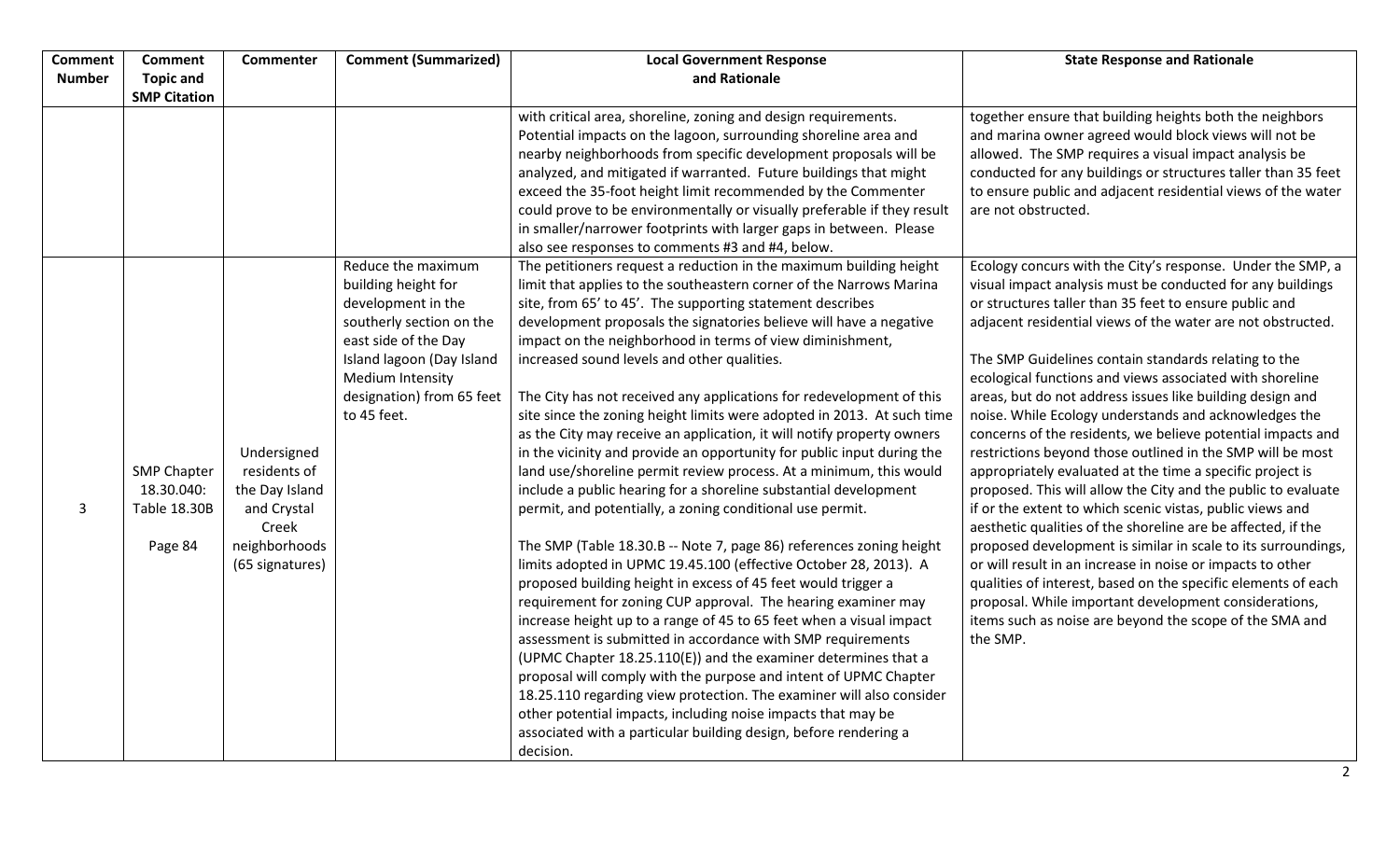| <b>Comment</b> | <b>Comment</b>                                              | <b>Commenter</b> | <b>Comment (Summarized)</b>                                                        | <b>Local Government Response</b>                                                                                                                                                                                                                                                                                                                                                                                                                                                                                                                                                                                                                                                                                                                                                                                                                                                                                            | <b>State Response and Rationale</b>                                                                  |
|----------------|-------------------------------------------------------------|------------------|------------------------------------------------------------------------------------|-----------------------------------------------------------------------------------------------------------------------------------------------------------------------------------------------------------------------------------------------------------------------------------------------------------------------------------------------------------------------------------------------------------------------------------------------------------------------------------------------------------------------------------------------------------------------------------------------------------------------------------------------------------------------------------------------------------------------------------------------------------------------------------------------------------------------------------------------------------------------------------------------------------------------------|------------------------------------------------------------------------------------------------------|
| <b>Number</b>  | <b>Topic and</b>                                            |                  |                                                                                    | and Rationale                                                                                                                                                                                                                                                                                                                                                                                                                                                                                                                                                                                                                                                                                                                                                                                                                                                                                                               |                                                                                                      |
|                | <b>SMP Citation</b>                                         |                  |                                                                                    |                                                                                                                                                                                                                                                                                                                                                                                                                                                                                                                                                                                                                                                                                                                                                                                                                                                                                                                             |                                                                                                      |
|                |                                                             |                  |                                                                                    | Based on the evidence presented during the public hearings for the<br>SMP Update and associated zoning amendments in 2013, the City<br>does not believe that a 45' to 65' tall building will directly block views<br>of Day Island and Puget Sound from residential properties to the east.<br>Site constraints, including the shallow lot depth in this area, when<br>combined with regulatory constraints, including parking<br>requirements, will likely impose practical limitations on the scale of<br>development that may be realized in this area of the marina.<br>However, the quality or character of views of the mainland - from the<br>direction of Day Island residents - will be affected by redevelopment<br>of Narrows Marina, including the southeast corner of the site in<br>question. At such time as an application is submitted, potential<br>impacts will be analyzed and mitigated, if warranted. |                                                                                                      |
|                | <b>SMP Chapter</b><br>18.30.040:<br>Table 18.30B<br>Page 84 | C.D. Rosa        | All future building<br>heights should be<br>restricted to no more<br>than 35 feet. | The SMP (Table 18.30.B -- Note 7, page 86) references zoning height<br>limits adopted in UPMC 19.45.100 (effective October 28, 2013).<br>Three maximum limits were established on portions of the Narrows<br>Marina site, east of the BNSF tracks and generally west of the Crystal<br>Creek neighborhood. The three height subareas are shown in the<br>figure, below.                                                                                                                                                                                                                                                                                                                                                                                                                                                                                                                                                     | Ecology concurs with the City's response. See also Ecology's<br>responses to comments 2 and 3 above. |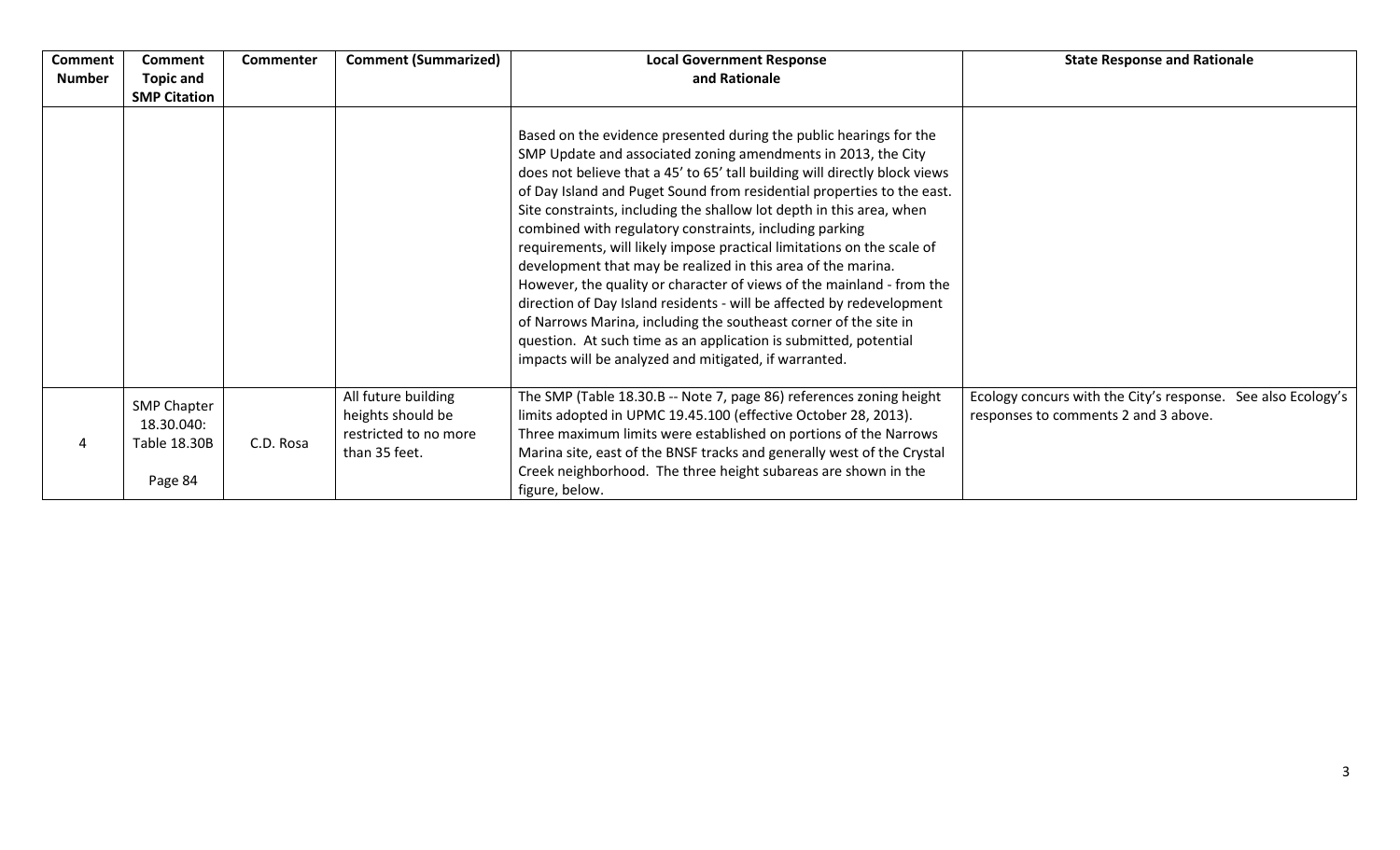| <b>Comment</b><br><b>Number</b> | <b>Comment</b><br><b>Topic and</b><br><b>SMP Citation</b> | Commenter | <b>Comment (Summarized)</b> | <b>Local Government Response</b><br>and Rationale                                                                                                                                                                                                                                                                                                                                                                                                                                                                                                                                                                                                           | <b>State Response and Rationale</b> |
|---------------------------------|-----------------------------------------------------------|-----------|-----------------------------|-------------------------------------------------------------------------------------------------------------------------------------------------------------------------------------------------------------------------------------------------------------------------------------------------------------------------------------------------------------------------------------------------------------------------------------------------------------------------------------------------------------------------------------------------------------------------------------------------------------------------------------------------------------|-------------------------------------|
|                                 |                                                           |           |                             | <b>MIXED USE- MARITIME ZONE</b><br><b>MAXIMUM HEIGHT AREAS</b><br>Legend<br><b>ZONES</b><br><b>MIXED USE MARITIME</b><br>19TH STW<br>R1 RESIDENTIAL<br><b>DAY ISLAND BLVD</b><br><b>OVERLAY ZONES</b><br>DAY ISLAND<br>DAY ISLAND SOUTH SPIT<br>á<br><b>PARCELS</b><br><b>BLVD</b><br>1ź<br>1:3,000<br>City of Universit<br>Planning and D<br>May 30, 2013                                                                                                                                                                                                                                                                                                  |                                     |
|                                 |                                                           |           |                             | The 35' limit area applies to the marina's existing "sawtooth" building.<br>During public hearings on the SMP Update and associated zoning<br>amendments in 2013, owners of property located to the east<br>supported this limit because it would minimize any potential view<br>impacts from their direction. This entire 35' height subarea limit<br>applies to land located outside of shoreline jurisdiction and therefore<br>is strictly a zoning limitation.<br>The 45' height limit corresponds to the footprint of the marina's                                                                                                                     |                                     |
|                                 |                                                           |           |                             | tallest existing building, estimated to be 40 to 42 feet. It would allow<br>an increase in height above the existing industrial building by<br>approximately 3 to 5 feet. Most of this height subarea is located<br>outside of shoreline jurisdiction. An email from Kevin Hayes (Exhibit<br>EEEE - University Place Public Hearing Record) confirmed the position<br>of Crystal Creek Estates HOA in 2013 that building height should be<br>limited to 45 feet west of their neighborhood to avoid impacting<br>territorial views toward Day Island and Puget Sound. The 45' height<br>limit applied to this location is consistent with the HOA position. |                                     |